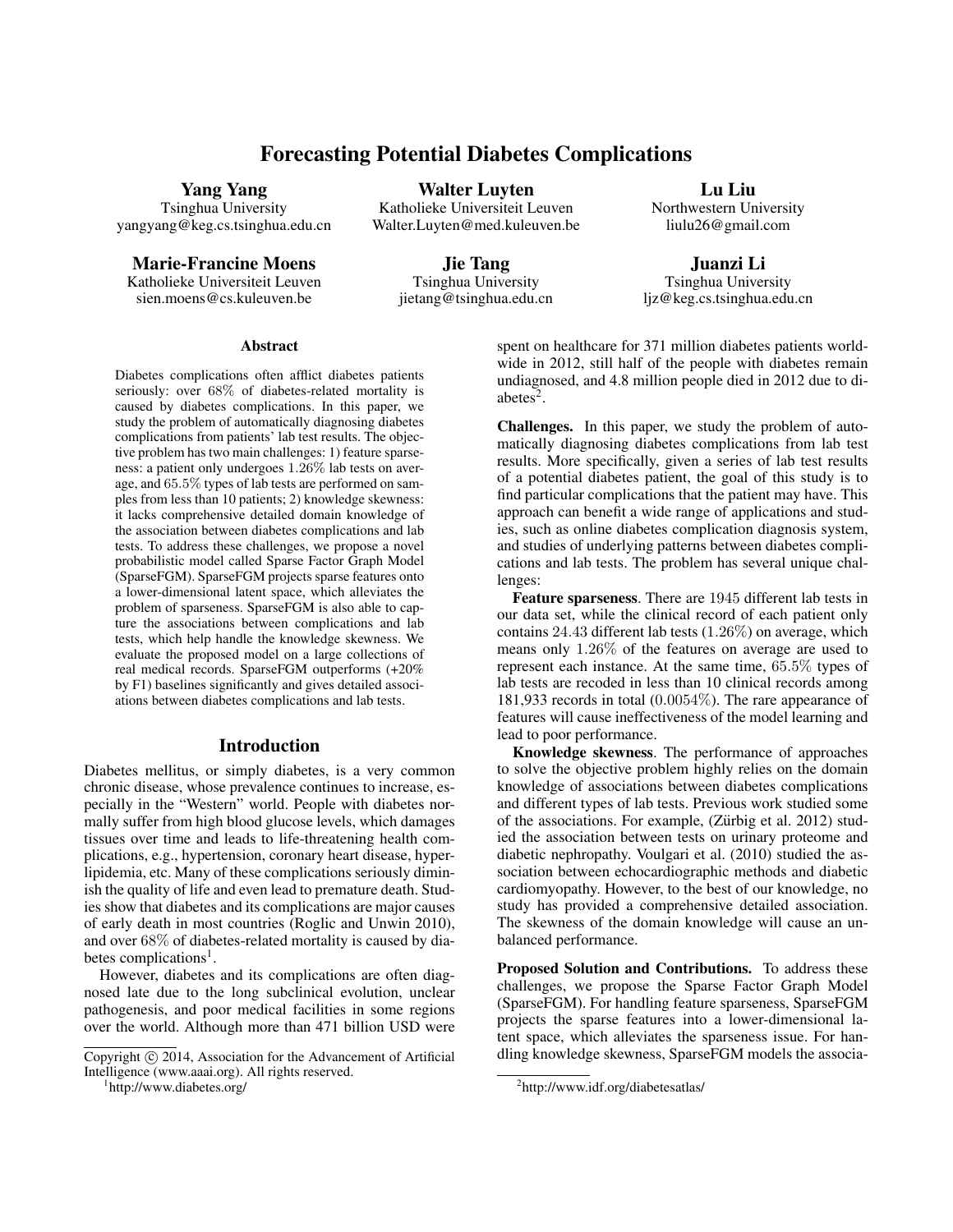

Figure 1: Associations between 10 complications and 9 parameters of routine urine analysis. The parameters include: vitamin C, ketone (KET), urobilinogen (URO), bilirubin (BIL), red blood cell (RBC), nitrite, white blood cell (WBC), glucose (GLU), and protein (PRO). the meanings of the complication abbreviation can be referred to the experimental section.

tions between all diabetes complications and lab tests in our dataset by exponential-linear functions. More importantly, with the model, we can not only forecast a potential diabetes complication, but also discover which types of lab test are most strongly associated with the diagnosed complication.

We evaluate the proposed model on a large collection of real medical records. Figure 1 shows the results obtained in our experiment to demonstrate the associations between ten complications and nine parameters of routine urine analysis. The color in each square represents the association strength, discovered by our proposed model, between each urine test and complication. For example, protein (PRO) has a strong association with hypertension (HTN) as chronic hypertension causes kidney damage, which in turn leads to the appearance of protein in the urine.

In all, our contributions of this paper are summarized in the following.

- We identify and formalize a new problem of diagnosing diabetes complications by a machine learning method. To the best of our knowledge, no previous work has extensively studied this problem.
- We propose a probabilistic model, SparseFGM, to solve the diabetes complication diagnosis problem, which integrates a feature dimensionality reduction process, association mining between complications and lab tests, and complication prediction into a unified model.
- We demonstrate the power of the proposed method using a large collection of real clinical records. Experimental results show that SparseFGM outperforms SVM, traditional factor graph models (FGM), and PCA based methods by  $+20\%$  on average.

### Problem Definition

In this section, we define several related concepts and formulate the diabetes complication forecasting problem.



Figure 2: An illustration of the proposed model. Instances in the input layer are represented sparsely. The model projects a 9-dimensional feature space into a 5-dimensional latent space, which alleviates the sparseness issue. Vectors indicating associations between a particular complication and (groups of) lab tests are derived from the feature factors, which bridge the latent layer and output layer of Sparse-FGM. Detailed dependencies between input layer and latent layer are omitted.

We first introduce the observed lab tests, which are performed on patients to evaluate the patient's health condition. Formally, we define a lab test record of a patient as follows:

*Definition 1.* Lab Test Record. We define a lab test record of a patient n as a set  $u_n = \{u_i\}$ , where each  $u_i$  denotes a lab test performed on the patient  $n$ . We also use a tuple  $u = (l, r)$  to represent each lab test, where l is the type of the lab test (e.g., WBC test in urine routine), and  $r$  is the result. Lab tests can have numerical or categorical types of results.

A patient can have several different lab test records as he may undergo lab tests more than once. For example, patients with serious diabetes may have to undergo tests once per week. Thus we further define a (lab test) *record sequence* for a particular patient to represent the order of the patient taking lab tests. Specifically, a record sequence of a patient is defined as a sequence  $S = (s_i)$ , where  $s_i$  is a lab test record. We say the test  $s_i$  is performed later than  $s_j$  if  $i > j$ .

We finally define the objective problem in this study. Generally, our goal is to diagnose diabetes complications from a set of lab test records of patients. Specifically, the problem can be defined as follows.

*Definition 2.* Diabetes Complication Forecasting. The inputs of diabetes complication forecasting include a diabetes complication C, a set of patients  $V = \{v\}$ , and a record sequence  $S_n$  for each patient  $v_n$ . The goal of diabetes forecasting is, for each patient  $v_n$ , and each lab test record  $u_n \in S_n$ , determining if the patient  $v_n$  has the diabetes complication C, when the lab tests in  $u_n$  are performed on the patient  $v_n$ .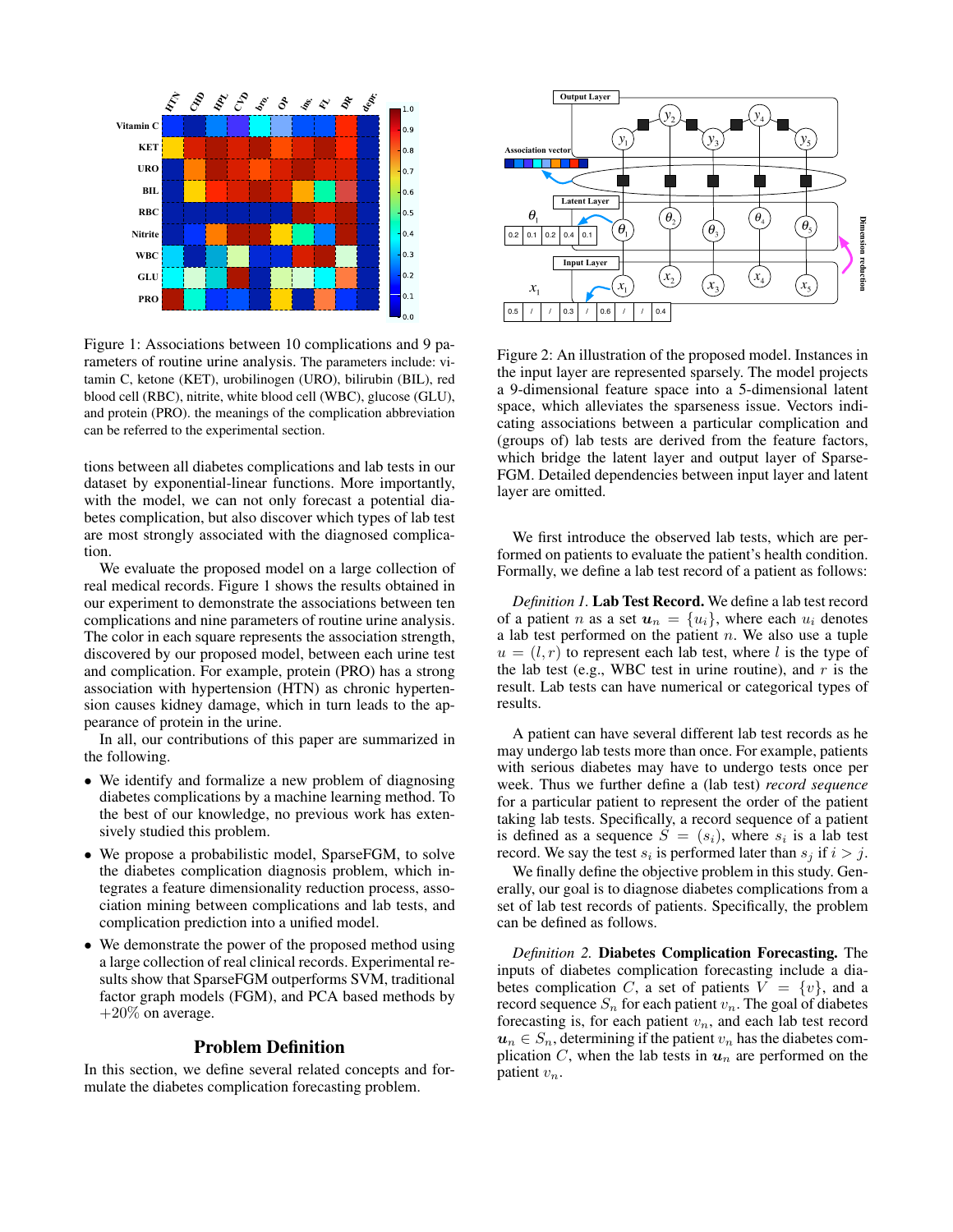| <b>SYMBOL</b>        | <b>DESCRIPTION</b>                                        |
|----------------------|-----------------------------------------------------------|
| K                    | The number of latent variables;                           |
| $\overline{L}$       | The number of different lab tests;                        |
| $\overline{C}$       | A particular diabetes complication the model aims         |
|                      | to forecast:                                              |
| $x_{nl}$             | The 1-th value in the $n$ -th instance node;              |
| $y_n$                | A label node indicates whether the patient cor-           |
|                      | responding to the $n$ -th instance has the diabetes       |
|                      | complication $C$ or not:                                  |
| $\bm{\theta}_n$      | The parameter of the multinomial distribution over        |
|                      | latent variables specific to the $n$ -th instance node;   |
| $\mu_{kl}, \delta_k$ | The parameters of the Gaussian distribution used          |
|                      | to sample $x_{nl}$ , which has a numerical value and is   |
|                      | specific to the latent variable $k$ ;                     |
| $\phi_{klx_{nl}}$    | The parameter of the multinomial distribution over        |
|                      | $x_{nl}$ , which has a categorical value, specific to the |
|                      | latent variable $k$ ;                                     |
| $\alpha, \beta$      | Parameters used to define the feature factor and the      |
|                      | correlation factor respectively.                          |

Table 1: Notations in the proposed model.

#### Model Framework

In this section, we explain the model that we have developed for the diabetes complication forecasting problem. Table 1 summarizes the notations used in the proposed model.

For each patient's lab test record  $\mathbf{u}_n$ , we create an instance node  $x_n$ . Assume that there are in total L available (different) lab tests, we define  $x_n$  as a L-dimensional vector. For each lab test  $u_{ni} = (l, r) \in \mathbf{u}_n$ , we set  $x_{nl} = r$ . We also set  $x_{nl'} = /$  to denote that there is no lab test with type l' in  $u_n$ . We associate a variable label  $y_n$  for  $x_n$ 's corresponding patient, to denote whether the patient has the given complication C or not. Particularly, we use  $y_n = 1$  to denote a positive result, and use  $y_n = -1$  to denote a negative result. Based on this formulation, we can build a classification model to map the input instance to the target label, i.e.,  $f(\mathbf{x}_n) \rightarrow y_n$ . With this formulation, more-or-less standard technologies can be employed for learning and inference, for example SVM (Chang and Lin 2011). However, SVM treats all instances independently and cannot capture the dependencies between instances (e.g., the dependencies between records in the record sequence). A factor graph model (Kschischang, Frey, and Loeliger 2001) can be leveraged to model the dependencies. However, the traditional factor graph model still cannot deal with the challenges in our problem: feature sparseness and knowledge skewness.

To this end, we propose a Sparse Factor Graph Model (SparseFGM). The basic idea here is that we first project instances from the original sparse space onto a lower dimensional latent space. The latent space is used to capture the correlation between different lab tests. In this way, the model alleviates the feature sparseness problem. Moreover, the graphical structure of the SparseFGM model is designed to model the correlation between different labels. Figure 2 shows a simple example of a SparseFGM. Instances in the input layer (represented as a 9-dimensional vector) are sparse. The model projects all instances onto a 5-dimensional latent space, which alleviates the sparseness issue. Furthermore, the factor function (indicated as black rectangles) between labels is defined to model the dependencies between instances. Please notice that SparseFGM can be applied not only in the diabetes complication forecasting problem but also to other similar scenarios.

According to the model, we can write the joint distribution of a given set of instances  $X$  over  $Y$  as

$$
P(y_n|\boldsymbol{\theta}_n,\boldsymbol{x}_n) = P(y_n|\boldsymbol{\theta}_n) \prod_l (\sum_{k=1}^K \theta_{nk} \cdot \Omega_{x_{nl}k}) \qquad (1)
$$

where l is an index of  $x_n$  which satisfies  $x_{nl} \neq /; K$  is the number of latent variables in SparseFGM;  $\theta_n$  is the parameter of a multinomial distribution which assigns latent variables to the *n*-th instance;  $\Omega_{x_{nl}k}$  is the parameter of a distribution which generates values of  $x_{nl}$  when it is assigned with latent variable  $k$ . In the diabetes complication diagnosis problem, there are two kinds of lab test results: numerical and categorical. Similar with Liu et al. (2013), we assume that the numerical values are drawn from some Gaussian distributions, and categorical values are drawn from multinomial distributions. Thus  $\Omega_{x_n,k}$  is defined as

$$
\Omega_{x_{nl}k} = \begin{cases} N(x_{nl}|\mu_{kl}, \delta_k) & x_{nl} \text{ is numerical} \\ \phi_{klx_{nl}} & x_{nl} \text{ is categorical} \end{cases}
$$
 (2)

where  $\mu_{kl}$  is the mean of the Gaussian distribution w.r.t. latent variable  $k$  and the category of patient symptom  $l$ ; we assume that all Gaussian distributions corresponding to the same latent variable k share the same standard deviation  $\delta_k$ ;  $\phi_{klx_{nl}}$  is the probability that the *l*-th dimension of an instance variable assigned to the latent variable  $k$  has the value  $x_{nl}$ .

Regarding the feature factor  $P(y_n|\theta_n)$ , we define it as

$$
P(y_n|\boldsymbol{\theta}_n) = \frac{1}{Z_1} \exp{\{\boldsymbol{\alpha} \cdot f(\boldsymbol{\theta}_n, y_n)\}}
$$
(3)

where  $\alpha$  is a parameter of SparseFGM,  $Z_1$  is a normalization factor, and  $f(\theta_n, y_n) = y_n \cdot \theta_n$ .

To model the correlations between different labels, we define the correlation factor. Intuitively, a patient's health condition will not change quickly. Thus, we create a correlation factor between two labels  $y_n$  and  $y_{n'}$  corresponding to two adjacent lab test records in the same patient's *record sequence*. Specifically, we define the correlation factor as

$$
P(y_n, y_{n'}) = \frac{1}{Z_2} \exp\{\beta \cdot g(y_n, y_{n'})\}
$$
 (4)

where  $\beta$  is a real number,  $Z_2$  is a normalization factor, and  $g(y_n, y_{n'})$  is defined as a vector of indicator functions.

By combining all the factors together, we can obtain the log-likelihood objective function for SparseFGM:

$$
O(\lambda) = \sum_{n} \log P(y_n | \theta_n, x_n) + \sum_{c} \log P(y_{c_1}, y_{c_2})
$$
  
= 
$$
\sum_{n} \alpha f(\theta_n, y_n) + \sum_{c} \beta g(y_{c_1}, y_{c_2})
$$
  
+ 
$$
\sum_{n} \sum_{l} \log \sum_{k} \theta_{nk} \Omega_{k, l, x_{nl}} - \log Z
$$
 (5)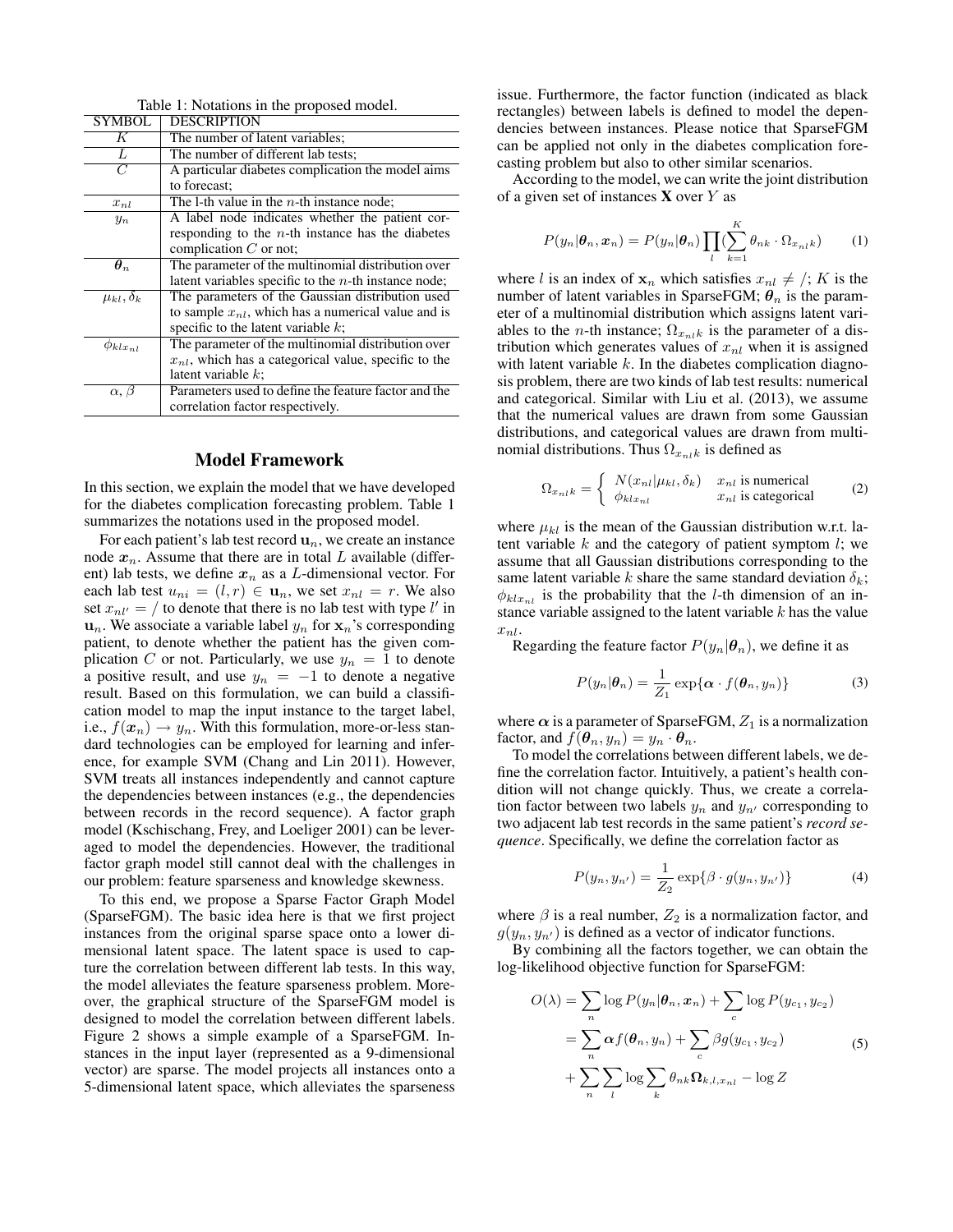```
Input: a feature matrix X, learning rate \etaOutput: estimated parameters \lambdaInitialize \alpha, \beta, \theta, \mu, \phi randomly;
Initialize \delta \leftarrow 1;
repeat
        Calculate P(k_{nl}|\mathbf{x}_n, \lambda_n) according to Eq. 8;
        Update \theta, \mu, \delta, \phi according to Eq. 9-12;
         Call LBP to calculate E[\sum_{n} f(\theta_n, y_n)] and
         \pmb{E}[\sum_c g(y_{c_1},y_{c_2})] ;
         Call LBP to calculate E_{P_\alpha(y|\theta)}[\sum_n f(\theta_n, y_n)] and
         \bm{E}_{P_{\bm{\beta}}(\bm{y})}[\sum_c g(y_{c_1},y_{c_2})];\frac{\mathcal{L}_{P_{\beta}}(y)|\sum_{c} g(y_{c1}, g_{c2})|}{\partial \alpha}, and \frac{\partial O(\alpha, \beta)}{\partial \beta} according to Eq. 14;
         \boldsymbol{\alpha}_\mathrm{new} = \boldsymbol{\alpha}_\mathrm{old} + \eta \frac{\partial O(\boldsymbol{\alpha}, \beta)}{\partial \boldsymbol{\alpha}};\beta_\mathrm{new} = \beta_\mathrm{old} + \eta \frac{\partial O(\bm{\alpha}, \beta)}{\partial \beta}until Convergence ;
```
Algorithm 1: Learning algorithm of SparseFGM.

where c is an indicator for 2-cliques among label nodes  $Y$ , and  $Z = Z_1 Z_2$ .

# Model Learning

We introduce the learning algorithm to estimate the optimal parameter configuration  $\lambda = {\alpha, \beta, \theta, \phi, \mu, \delta}$  for the proposed SparseFGM, i.e., finding parameters to maximize the log-likelihood, i.e.,

$$
\lambda^* = \arg \max_{\lambda} O(\lambda)
$$
  
s.t. 
$$
\sum_{k} \theta_{nk} = 1, \sum_{x} \phi_{klx} = 1
$$
 (6)

Unfortunately Eq. 6 does not have a closed-form solution. Thus, we propose an EM-like approximation learning algorithm to estimate the parameters.

We first introduce the general idea of the learning algorithm. By regarding labels inferred by the last updated model configuration,  $\alpha$  and  $\beta$  as fixed, the remaining part of the model can be learned as a mixture generative model with parameters  $\theta$  and  $\Omega$ . On the other hand, by fixing  $\theta$  and  $\Omega$ , the remaining part of the model is similar to FGM and we are able to utilize a gradient based method to estimate  $\alpha$  and  $\beta$ . Next, we introduce how we update these parameters in detail, and give a framework of the learning algorithm.

Step 1: Update  $\{\theta, \phi, \mu, \delta\}$ . When fixing  $Y, \{\alpha, \beta\}$ , SparseFGM can be regarded as a mixture generative model with the generative process as follows: first, each instance variable has a latent variable distribution parameterized by  $\theta_n$ . Next, for each instance variable  $x_n$ , a latent variable k is sampled according to  $k \sim Mult(\theta_n)$ . After that,  $x_{nl}$  is sampled according to  $x_{nl} \sim \Omega_{kl}$ . Finally, each label variable  $y_n$ is sampled according to  $y_n \sim P(y_n|\theta_n)$ .

With the generative process above, we can define the mixture generative model's log-likelihood, which can also been treated as the combination of related terms from Eq. 5:

$$
O(\theta, \phi, \mu, \delta) = \sum_{n} \sum_{l_1} \log \sum_{k} \theta_{nk} \frac{\exp\left\{ \frac{-(x_{n l_1} - \mu_{k l})^2}{2\delta_k^2} \right\}}{\delta_k \sqrt{2\pi}} + \sum_{n} \sum_{l_2} \log \sum_{k} \theta_{nk} \phi_{k l_2 x_{n l_2}} \tag{7}
$$

By Jensen's inequality, we obtain the lower bound of Eq. 7. We derive the lower bound with respect to each parameter and set them to zero, we have

$$
P(k_{nl}|\boldsymbol{x}_n,\lambda_n) = \frac{\theta_{nk}\Omega_{klr}}{\sum_k \theta_{nk}\Omega_{klr}}
$$
(8)

$$
\theta_{nk} = \frac{\sum_{l} P(k_{nl}|\mathbf{x}_n, \lambda_n)}{\sum_{l} \sum_{k_{nl}} P(k_{nl}|\mathbf{x}_n, \lambda_n)} + \alpha_k y_n \quad (9)
$$

$$
\mu_{kl} = \frac{\sum_{n} P(k_{nl}|\boldsymbol{x}_{n}, \lambda_{n}) x_{nl}}{\sum_{n} P(k_{nl}|\boldsymbol{x}_{n}, \lambda_{n})}
$$
(10)

$$
\delta_k^2 = \frac{\sum_n \sum_l (x_{nl} - \mu_{kl})^2}{N \times L_1} \tag{11}
$$

$$
\phi_{klr} = \frac{\sum_{n} P(k_{nl}|\boldsymbol{x}_{n}, \lambda_{n})}{\sum_{n} \sum_{r} P(k_{nl}|\boldsymbol{x}_{n}, \lambda_{n})}
$$
(12)

where  $L_1$  is the number of numerical features, and N is the total number of lab test records.

**Step 2: Update**  $\{\alpha, \beta\}$ . When fixing  $\theta$  and  $\Omega$ , the remaining part of SparseFGM is similar with FGM, which has the log-likelihood as

$$
O(\boldsymbol{\alpha}, \beta) = \sum_{n} \boldsymbol{\alpha} f(\boldsymbol{\theta}_{n}, y_{n}) + \sum_{c} \beta g(y_{c_{1}}, y_{c_{2}}) - \log Z \quad (13)
$$

We then adopt a gradient descent method to optimize Eq. 13. The gradient for each parameter is calculated as

$$
\frac{\partial O(\alpha, \beta)}{\partial \alpha} = \mathbf{E}[\sum_{n} f(\theta_n, y_n)] - \mathbf{E}_{P_{\alpha}(y|\theta)}[\sum_{n} f(\theta_n, y_n)]
$$
\n
$$
\frac{\partial O(\alpha, \beta)}{\partial \beta} = \mathbf{E}[\sum_{c} g(y_{c_1}, y_{c_2})] - \mathbf{E}_{P_{\beta}(y)}[\sum_{c} g(y_{c_1}, y_{c_2})]
$$
\n(14)

We adopt Loopy Belief Propagation (LBP) (Murphy, Weiss, and Jordan 1999) to compute the marginal probability of  $y$  and thus compute the two expectations. We then update  $\alpha$  and  $\beta$  with a learning rate  $\eta$  with the gradient. Algorithm 1 summarizes the learning algorithm for SparseFGM.

# Experiments

In this section, we present experimental results to demonstrate the effectiveness of the proposed approach. All codes used in the paper are publicly available  $3$ .

#### Experimental Setup

We use a collection of real medical records from a famous geriatric hospital. The data set spans one year, containing 181,933 medical records corresponding to 35,525 unique patients and 1, 945 kinds of lab tests in total. On average each

<sup>3</sup> http://arnetminer.org/diabetes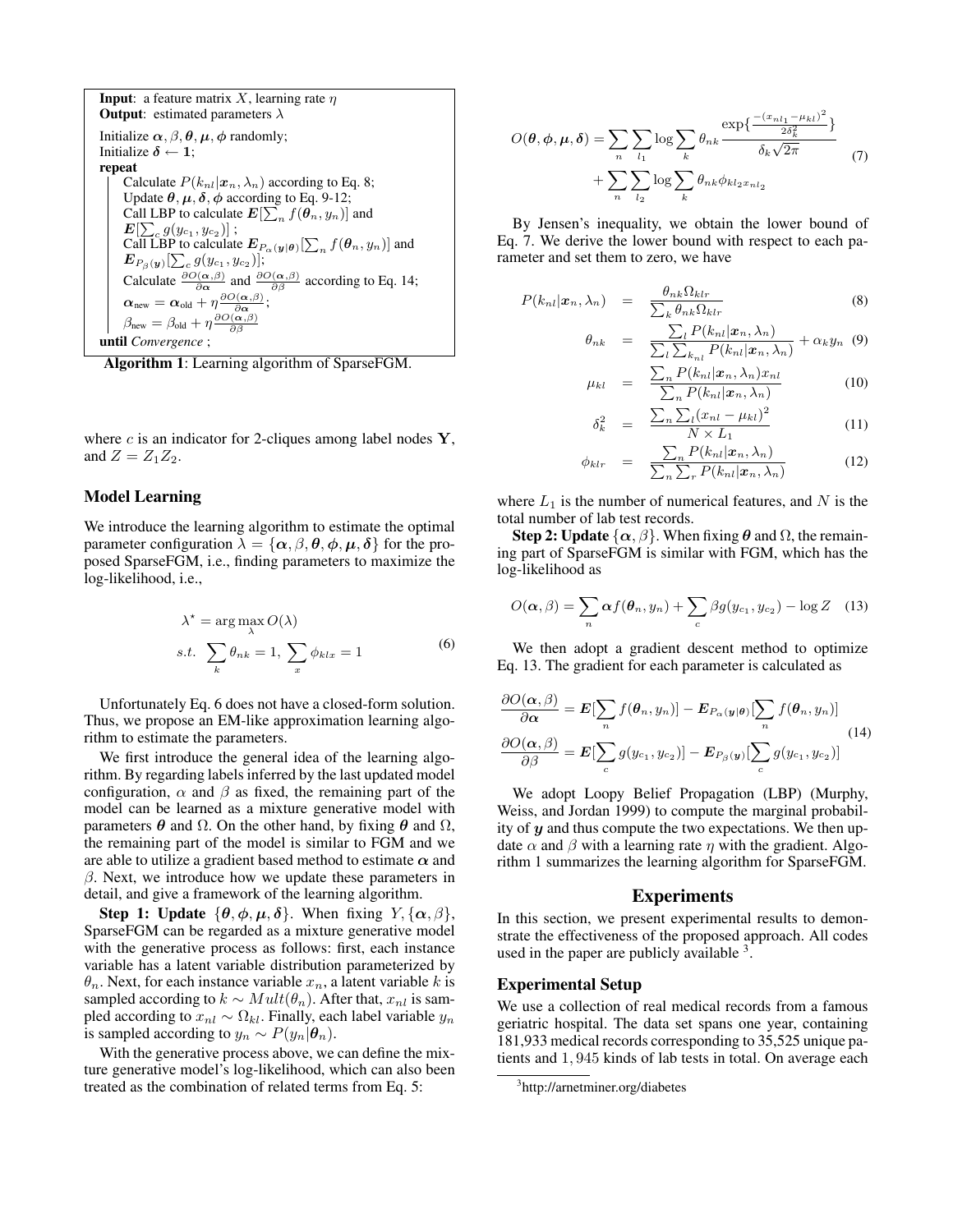clinical record contains 24.43 different lab tests (1.26% of all lab tests), which indicates that the feature sparsity problem is serious for this data set.

We view each medical record as an instance, and aim to infer whether the corresponding patient has a particular diabetes complication or not from the lab test results. Nine complications are taken into account in our experiments: hypertension (HTN), coronary heart disease (CHD), hyperlipidemia (HPL), cerebrovascular disease (CVD), bronchitis (bro.), osteoporosis (OP), insomnia (ins.), fatty liver (FL), diabetic retinopathy (DR), and depression (depr.). In the experiments, we randomly picked 60% of the medical records as training data and the rest for testing.

Evaluation Aspects. We evaluate our method on the following two aspects:

- Forecasting Performance. We evaluate the proposed model in terms of Precision, Recall, F1-Measure, and compare with baseline methods to validate its effectiveness.
- Association pattern illustration. We use the discovered association patterns between diabetes complications and lab tests as anecdotal evidence to further demonstrate the effectiveness of our method.

We compare the following methods for forecasting diabetes complications.

SVM. Lab test results are treated as features and LIB-SVM (Chang and Lin 2011) is employed as the classification model for complication forecasting.

FGM. A traditional factor graph is used as the classification model. We employ a gradient descent algorithm to learn the parameters in FGM (Tang, Zhuang, and Tang 2011; Hopcroft, Lou, and Tang 2011), and set the learning rate parameter as 0.1.

FGM+PCA. To solve the feature sparsity problem in FGM, PCA (Jolliffe 1986) is employed to convert the features into a set of principal components, which is then used as the input of FGM then.

SparseFGM. SparseFGM is our proposed model. In all experiments, we empirically set the number of latent variables in SparseFGM to 100, and set  $\eta = 0.1$ .

All algorithms were implemented in C++, and all experiments were performed on a Mac running Mac OS X with Intel Core i7 2.66 GHz and 4 GB of memory.

### Forecasting Performance

Table 2 shows the performance of the different methods on the diabetes complication forecasting task. Due to the space limitations, we only present the results for the three most common diabetes complications: hypertension (HTN), coronary heart disease (CHD), and hyperlipidemia (HPL). From the table, we can see that SparseFGM achieves the highest F1-score in all three tasks compared with other methods on average. Generally, SparseFGM offers the possibility to model the dependencies and constraints together with modeling latent class information. The results show that recall is increased without hurting precision substantially, or in some cases while even improving precision.

Table 2: Performance of diabetes complication forecasting.

| Complication | Method           | Precision | Recall | F1     |
|--------------|------------------|-----------|--------|--------|
| <b>HTN</b>   | <b>SVM</b>       | 0.3804    | 0.4789 | 0.4241 |
|              | <b>FGM</b>       | 0.5666    | 0.4959 | 0.5075 |
|              | FGM+PCA          | 0.5741    | 0.3284 | 0.4178 |
|              | SparseFGM        | 0.4714    | 0.6319 | 0.5400 |
| <b>CHD</b>   | <b>SVM</b>       | 0.2132    | 0.0636 | 0.0980 |
|              | <b>FGM</b>       | 0.6264    | 0.1369 | 0.2247 |
|              | FGM+PCA          | 0.2425    | 0.8367 | 0.3761 |
|              | <b>SparseFGM</b> | 0.2522    | 0.7972 | 0.3832 |
| HPL.         | <b>SVM</b>       | 0.2208    | 0.0460 | 0.0761 |
|              | <b>FGM</b>       | 0.6557    | 0.0591 | 0.1084 |
|              | FGM+PCA          | 0.2047    | 0.8035 | 0.3262 |
|              | <b>SparseFGM</b> | 0.2796    | 0.8396 | 0.4195 |

SVM and traditional factor-graph-based methods suffer from the feature sparsity particularly in terms of recall, which is on average 59.9% lower compared with Sparse-FGM in all tasks. By a careful investigation, we find that most parameters in FGM tend to be zero due to the serious feature sparsity problem, which causes the false diagnose results.

With the effect of dimension reduction, FGM+PCAbased methods improve the performance a lot. For example, FGM+PCA increases 40.3% in terms of recall compared with FGM in the CHD the forecasting task. However, FGM+PCA separates the sparse coding and classification process into two steps, while SparseFGM integrates them into a uniform model. Thus SparseFGM estimates the parameters better and outperforms FGM+PCA on average by 13.5% in terms of F1 on average.

Factor Contribution Analysis. Figure 3 demonstrates how the correlation factor helps in this problem. Generally, models considering the correlations between labels increase 16.29% in terms of F1 compared with their counterparts that do not consider the correlation factors. Intuitively, correlation factors improve the performance by bringing the prior knowledge that "a patient's health condition will be similar in adjacent time periods".

#### Association pattern illustration

Based on SparseFGM, we can discover the underlying patterns between diabetes complications and lab tests at the micro-level and macro-level.

Micro-level. At the micro-level, we calculate the association score  $AS(c, e)$  of a complication c with a lab test type e as

$$
AS(c, e) = \sum_{k} \alpha_{k}^{c} \theta_{ek}
$$
 (15)

where k is the latent variable in SparseFGM, and  $\alpha^c$  is the feature factor parameter of SparseFGM for diagnosing complication c.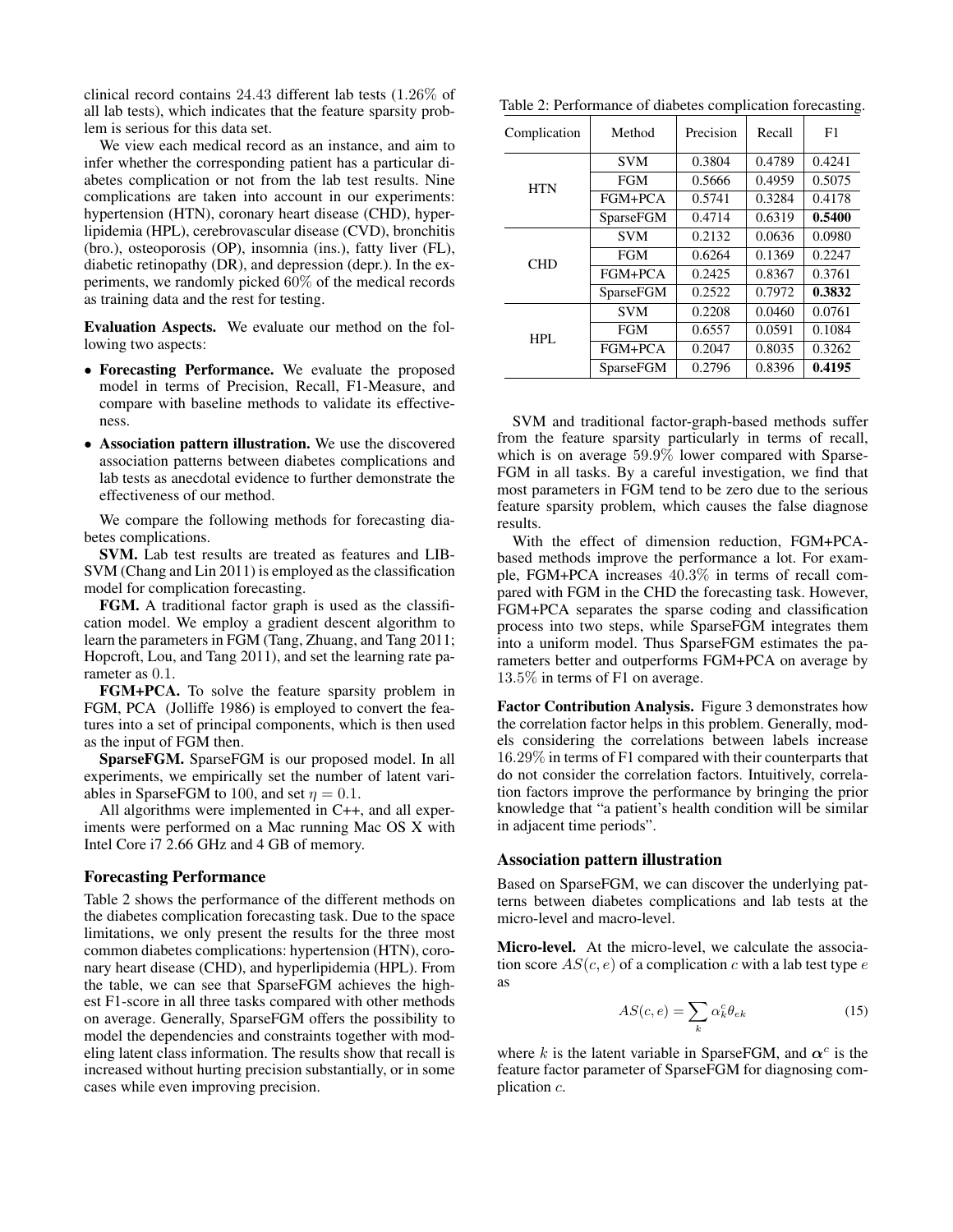

Figure 3: Correlation factor analysis. FGM-L, FGM+PCA-L, and SparseFGM-L denote the methods not considering the correlation factor.



Figure 4: Association analysis at the macro-level. The Xaxis denotes the performance of the proposed model for forecasting each diabetes complication in terms of recall.

The example which illustrates the associations between the lab tests of routine urine analysis and 10 diabetes complications is shown in Figure 1. We see that urinary glucose (GLU) is strongly associated with diabetic retinopathy (DR), because DR typically occurs in diabetic patients whose blood glucose levels are not well controlled. To our surprise, we find that insomnia (ins.) is associated with most urine routine measures, such as white blood cells (WBC). This association has an interesting explanation: WBC in the urine are typically found in urinary tract infections which cause frequent voiding, so people who have to go to the toilet frequently can hardly get a good sleep at night.

Macro-level. At the macro-level, we study the different strengths of diabetes complications forecasting depending on lab test results. We say a complication is more diagnosable from lab test results if the proposed model is able to target more positive instances correctly among all positive instances. Thus the strength can be estimated by the measurement recall. Figure 4 shows the results, from which we see that hyperlipidemia (HPL) can be diagnosed based on lab tests precisely, while depression (depr.) is usually rec-

ognized from psychological investigation instead of physiological lab tests such as blood tests. In this experiment, to avoid the effect of the label unbalance issue on the analysis results, we set the ratio of positive to negative instances for each complication as 1 : 5. Thus the recall results are different from the comparison experimental results, in which all the testing samples in the dataset are used.

### Related Work

In recent years, utilizing health care data to study diabetes, which is a common chronic disease, has attracted the interest of several researchers. Liu et al. (2013) propose a Symptom-Diagnosis-Treatment model to mine the diabetes complication patterns and symptoms from electronic medical records, which is the same data set employed in this paper. Besides, Neuvirth et al. (2011) studied the personalized care management of diabetes patients at risk. For the medical work, De Groot et al. (2001) examine the strength and consistency of the relationship between depression and diabetes complications in studies of adult patients with type 1 or type 2 diabetes. Katon et al. (2003) and Kanaya et al. (Kanaya, Grady, and Barrett-Connor 2002) investigate two major diabetes complications: depression and coronary heart disease respectively, which are used as sample labels in our experiments. However, to the best of our knowledge, none of the previous work investigated how to predict diabetes complication by machine learning methods.

Sparse modeling is a component in many machine learning tasks. Yoshida et al. (2010) also propose a class of sparse latent factor models and relevant learning algorithms. Krishnapuram et al. (2005) and Zhong et al. (2008) learn models for a sparse Multinomial Logistic Regression and a sparse Conditional Random Field respectively with a Laplacian prior. Tan et al. (2012), Zhang et al. (2011), and Lee et al. (2006) study the spare coding problem. Mairal et al. (2010) propose a stochastic online learning algorithm for learning dictionaries adapted to sparse coding tasks.

### Conclusion

In this paper, we study the problem of diabetes complication forecasting. We propose a novel probabilistic model, Sparse Factor Graph Model (SparseFGM), which integrates sparse modeling and complication diagnosing into a uniform model. By using this model, we cannot only forecast diabetes complications but also discover the underlying association between complications and lab test types. We validate the model on a large collection of real medical records. Experimental results demonstrate that the proposed model outperforms baseline methods significantly. We also demonstrate how to discover the association between complications and lab test types at two granularities.

Acknowledgements. The work is supported by National High-tech R&D Program (No. 2014AA015103), National Basic Research Program of China (No. 2014CB340500, No. 2012CB316006), Natural Science Foundation of China (No. 61222212, 61103065, 61035004), NSFC-ANR (No. 61261130588), and a co-funding of Tsinghua and KU Leuven.